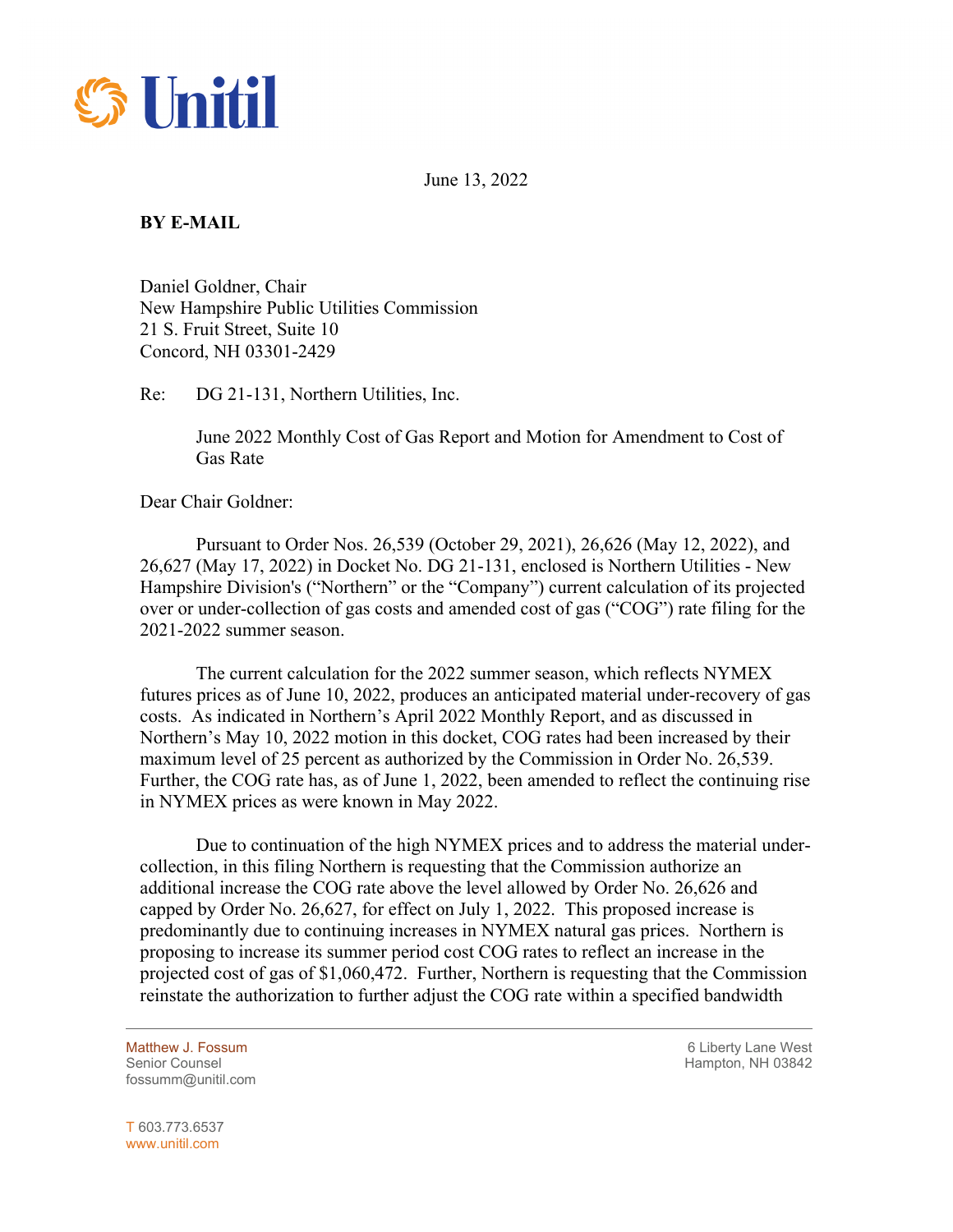that had been the prior practice of the Commission and which is specified in Northern's tariff.

As shown in the included COG model (see Cell H54 of the Tab labeled "Attachment 1"), the amount of the increase calculated to address the under-collection is \$0.1847 per therm. That amount is added equally to each of the presently authorized rates as show in the attached revisions to Page 43 of Northern's tariff. For ease of reference, the proposed adjustments are shown below:

| <b>RATE CLASS</b>      | <b>CURRENT COG</b><br>RATE (\$ per therm) | <b>PROPOSED</b><br><b>ADJUSTMENT</b><br>(\$/therm) | <b>PROPOSED COG</b><br>RATE (\$ per therm) |
|------------------------|-------------------------------------------|----------------------------------------------------|--------------------------------------------|
| Residential            | 0.9126                                    | 0.1847                                             | 1.0973                                     |
| C&I Low Winter<br>Use  | 0.8690                                    | 0.1847                                             | 1.0537                                     |
| C&I High Winter<br>Use | 0.9395                                    | 0.1847                                             | 1.1242                                     |

Furthermore, pursuant to its tariff, the Company has enclosed for filing the following Tariff Pages reflecting an increase in its COG Rates:

Supplement No. 1, Sixth Revised Page 2, Supplement No. 1, Sixth Revised Page 3, Fourteenth Revised Page 43.

These Tariff Pages are issued June 13, 2022 to be effective on July 1, 2022. Redline versions of these Tariff Pages are also enclosed. In addition, Northern has provided an alternate set of clean and red-line tariff pages effective August 1, 2022. These alternate tariff pages are provided for illustrative purposes only in the event the proposed July 1, 2022 tariff pages cannot be approved before July 1. In addition, the alternate tariff sheets reflect a higher per therm rate increase due to the projected under-collection being recovered in shorter amount of time. Should any adjustment to the COG be delayed beyond July 1, Northern would seek to update these illustrative tariff calculations to reflect more current pricing.

Support for this rate increase is provided in the supplemental testimony of Christopher Kahl and accompanying attachments. The impact of the proposed July 1 change in COG rates on the typical residential heating customer for remainder of the

fossumm@unitil.com

Matthew J. Fossum **6 Liberty Lane West 6 Liberty Lane West** Senior Counsel New York 1988 and the Senior Counsel Hampton, NH 03842